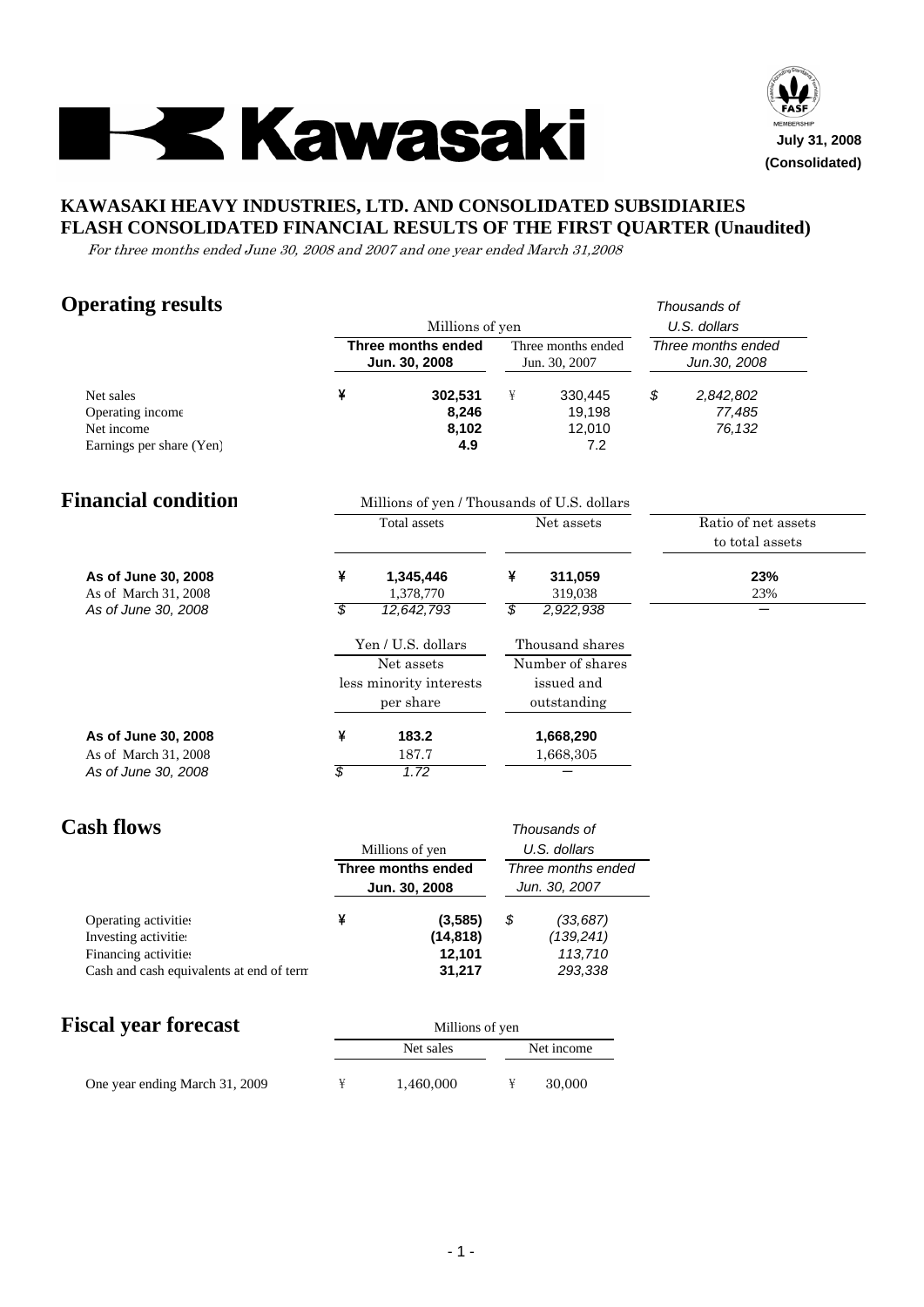- Notes : 1. This "FLASH CONSOLIDATED FINANCIAL RESULTS" and following financial statements have been prepared in conformity with generally accepted accounting principles and practices in Japan.
	- 2. All US\$ amounts in these statements represent the arithmetical results of translating Japanese yen to U.S. dollars on the basis of 106.42 yen =\$1, the rate prevailing as of June 30, 2008, solely for the convenience of the readers.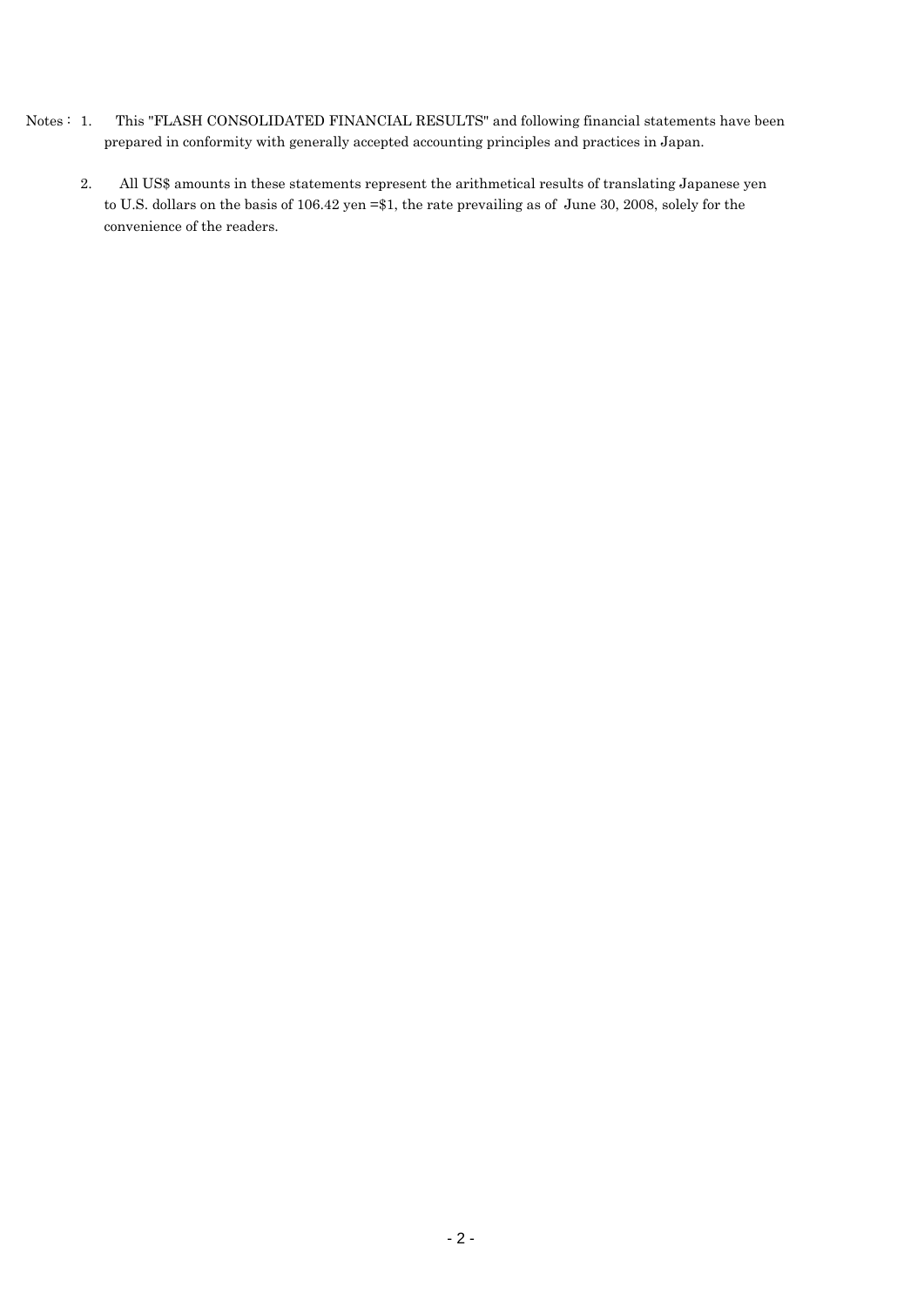## **(Consolidated)**

## **Condensed Consolidated Balance Sheets**

*As of June 30 and March 31, 2008*

| 113 01 June 90 and march 91, 2000              |   | Millions of yen      |   |              | Thousands of<br>U.S. dollars |                    |  |
|------------------------------------------------|---|----------------------|---|--------------|------------------------------|--------------------|--|
|                                                |   | As of                |   | As of        |                              | As of              |  |
|                                                |   | Jun. 30, 2008        |   | Mar.31, 2008 |                              | Jun. 30, 2008      |  |
| Assets:                                        |   |                      |   |              |                              |                    |  |
| Current assets:                                |   |                      |   |              |                              |                    |  |
| Cash on hand and in banks                      | ¥ | 32,655               | ¥ | 39,875       | \$                           | 306,850            |  |
| Trade receivables, less allowance              |   | 361,013              |   | 433,155      |                              | 3,392,342          |  |
| Inventories                                    |   | 474,647              |   | 439,310      |                              | 4,460,130          |  |
| Other current assets                           |   | 72,996               |   | 69,942       |                              | 685,923            |  |
| Total current assets                           |   | 941,311              |   | 982,282      |                              | 8,845,245          |  |
| Investments and long-term loans less allowance |   | 82,838               |   | 79,675       |                              | 778,407            |  |
| Net property, plant and equipment              |   | 264,523              |   | 259,927      |                              | 2,485,651          |  |
| Intangible and other assets                    |   | 56,774               |   | 56,886       |                              | 533,490            |  |
| <b>Total</b> assets                            | ¥ | 1,345,446            | ¥ | 1,378,770    | $\overline{\mathcal{S}}$     | 12,642,793         |  |
| Liabilities and net assets:                    |   |                      |   |              |                              |                    |  |
| Current liabilities :                          |   |                      |   |              |                              |                    |  |
| Short-term borrowings                          |   |                      |   |              |                              |                    |  |
| and current portion of long-term debt          | ¥ | 174,363              | ¥ | 137,681      | \$                           | 1,638,442          |  |
| Trade payables                                 |   | 355,629              |   | 431,000      |                              | 3,341,750          |  |
| Advances from customers                        |   | 147,392              |   | 124,679      |                              | 1,385,003          |  |
| Other current liabilities                      |   | 128,989              |   | 131,181      |                              | 1,212,074          |  |
| Total current liabilities                      |   | 806,373              |   | 824,541      |                              | 7,577,269          |  |
| Long-term liabilities :                        |   |                      |   |              |                              |                    |  |
| Long-term debt, less current portion           |   | 128,246              |   | 138,766      |                              | 1,205,093          |  |
| Others                                         |   | 99,768               |   | 96,425       |                              | 937,493            |  |
| Total long-term liabilities                    |   | $\overline{228,014}$ |   | 235,191      |                              | $\sqrt{2,142,586}$ |  |
| Net assets:                                    |   |                      |   |              |                              |                    |  |
| Common stock                                   |   | 104,329              |   | 104,329      |                              | 980,351            |  |
| Capital surplus                                |   | 54,324               |   | 54,291       |                              | 510,468            |  |
| Retained earnings                              |   | 150,660              |   | 151,401      |                              | 1,415,712          |  |
| Net unrealized gains on securities             |   | 13,025               |   | 10,292       |                              | 122,393            |  |
| Gains/losses on hedging items                  |   | (376)                |   | 5,217        |                              | (3, 533)           |  |
| Foreign currency translation adjustments       |   | (15, 852)            |   | (11, 878)    |                              | (148, 957)         |  |
| Treasury stock                                 |   | (464)                |   | (460)        |                              | (4, 360)           |  |
| Minority interests                             |   | 5,413                |   | 5,846        |                              | 50,864             |  |
| Total net assets                               |   | 311,059              |   | 319,038      |                              | 2,922,938          |  |
| Total liabilities and net assets               | ¥ | 1,345,446            | ¥ | 1,378,770    | \$                           | 12,642,793         |  |

## **Condensed Consolidated Statements of Income**

*For three months ended June 30, 2008 and 2007*

|                                              |   | Millions of yen    |   |                    |          |   | Thousands of<br>U.S. dollars |
|----------------------------------------------|---|--------------------|---|--------------------|----------|---|------------------------------|
|                                              |   | Three months ended |   | Three months ended |          |   | Three months ended           |
|                                              |   | Jun. 30, 2008      |   | Jun.30, 2007       | %        |   | Jun.30, 2008                 |
|                                              |   |                    |   |                    | Change   |   |                              |
| Net sales                                    |   | 302,531            | ¥ | 330,445            | $-8.4%$  | S | 2,842,802                    |
| Cost of sales                                |   | 254,443            |   | 272,948            |          |   | 2,390,932                    |
| Gross profit                                 |   | 48,088             |   | 57,497             |          |   | 451,870                      |
| Selling, general and administrative expenses |   | 39,842             |   | 38,299             |          |   | 374,385                      |
| Operating income                             |   | 8,246              |   | 19,198             | $-57.0%$ |   | 77,485                       |
| Other income (expenses):                     |   |                    |   |                    |          |   |                              |
| Interest and dividend income                 |   | 1,646              |   | 1,567              |          |   | 15,467                       |
| Equity in income of unconsolidated           |   |                    |   |                    |          |   |                              |
| subsidiaries and affiliates                  |   | 1,355              |   | 670                |          |   | 12,733                       |
| Interest expense                             |   | (1,850)            |   | (2,186)            |          |   | (17, 384)                    |
| Other, net                                   |   | 5,427              |   | (111)              |          |   | 50,996                       |
| Income before income taxes and               |   |                    |   |                    |          |   |                              |
| minority interests                           |   | 14,824             |   | 19,138             | $-22.5%$ |   | 139,297                      |
| Income taxes                                 |   | (6, 455)           |   | (6,964)            |          |   | (60, 656)                    |
| Minority interests in net income of          |   |                    |   |                    |          |   |                              |
| consolidated subsidiaries                    |   | (267)              |   | (164)              |          |   | (2,509)                      |
| Net income                                   | ¥ | 8,102              | ¥ | 12,010             | $-32.5%$ | S | 76,132                       |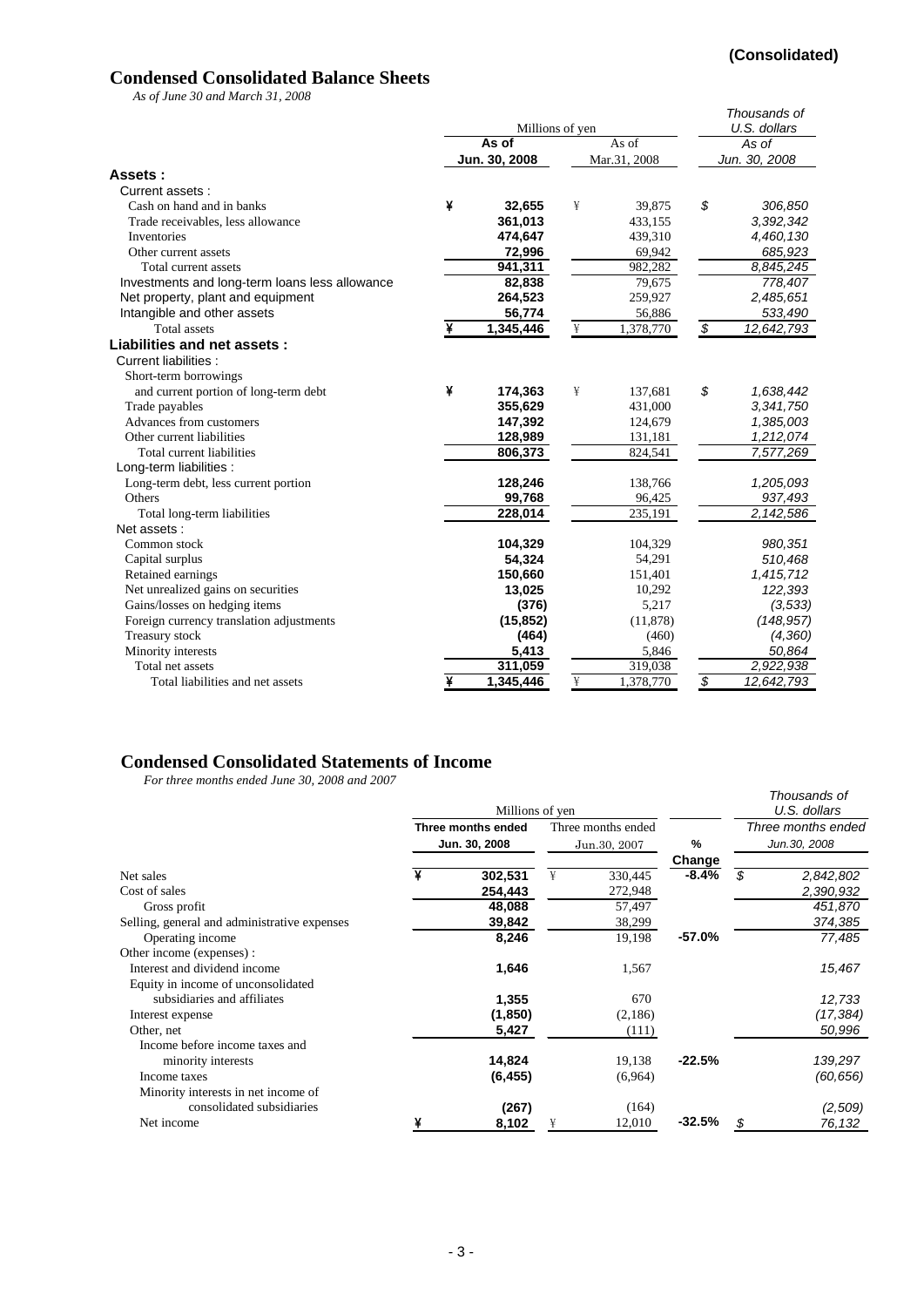# **Condensed Consolidated Statements of Cash Flows** (Consolidated)<br>
For three months ended June 30, 2008

|                                                                      |   |                    |    | Thousands of       |
|----------------------------------------------------------------------|---|--------------------|----|--------------------|
|                                                                      |   | Millions of yen    |    | U.S. dollars       |
|                                                                      |   | Three months ended |    | Three months ended |
|                                                                      |   | Jun.30, 2008       |    | Jun.30, 2008       |
| Cash flows from operating activities:                                |   |                    |    |                    |
| Income before income taxes and minority interests                    | ¥ | 14,824             | \$ | 139,297            |
| Adjustments to reconcile net income before income taxes and minority |   |                    |    |                    |
| interests to net cash provided by operating activities.              |   |                    |    |                    |
| Depreciation and amortization                                        |   | 9,542              |    | 89,664             |
| Decrease in assets                                                   |   | 39,962             |    | 375,512            |
| Decrease in liabilities                                              |   | (54, 103)          |    | (508, 391)         |
| Other                                                                |   | (13, 810)          |    | (129, 769)         |
| Net cash used for operating activities                               | ¥ | (3, 585)           | \$ | (33, 687)          |
| Cash flows from investing activities:                                |   |                    |    |                    |
| Acquisition of tangible and intangible assets                        |   | (14, 923)          |    | (140, 227)         |
| Acquisition of investments in securities                             |   | (13)               |    | (122)              |
| Other                                                                |   | 118                |    | 1,108              |
| Net cash used for investing activities                               |   | (14, 818)          |    | (139,241)          |
| Cash flows from financing activities:                                |   |                    |    |                    |
| Increase in short-term borrowings                                    |   | 18,887             |    | 177,476            |
| Proceeds from long-term debt                                         |   | 8                  |    | 75                 |
| Repayment of long-term debt                                          |   | (507)              |    | (4,764)            |
| Other                                                                |   | (6, 287)           |    | (59, 077)          |
| Net cash provided by financing activities                            | ¥ | 12,101             | S  | 113,710            |
| Effect of exchange rate changes                                      |   | (650)              |    | (6, 108)           |
| Net decrease in cash and cash equivalents                            |   | (6, 952)           |    | (65, 326)          |
| Cash and cash equivalents at beginning of term                       |   | 38,169             |    | 358,664            |
| Cash and cash equivalents at end of term                             | ¥ | 31,217             | \$ | 293,338            |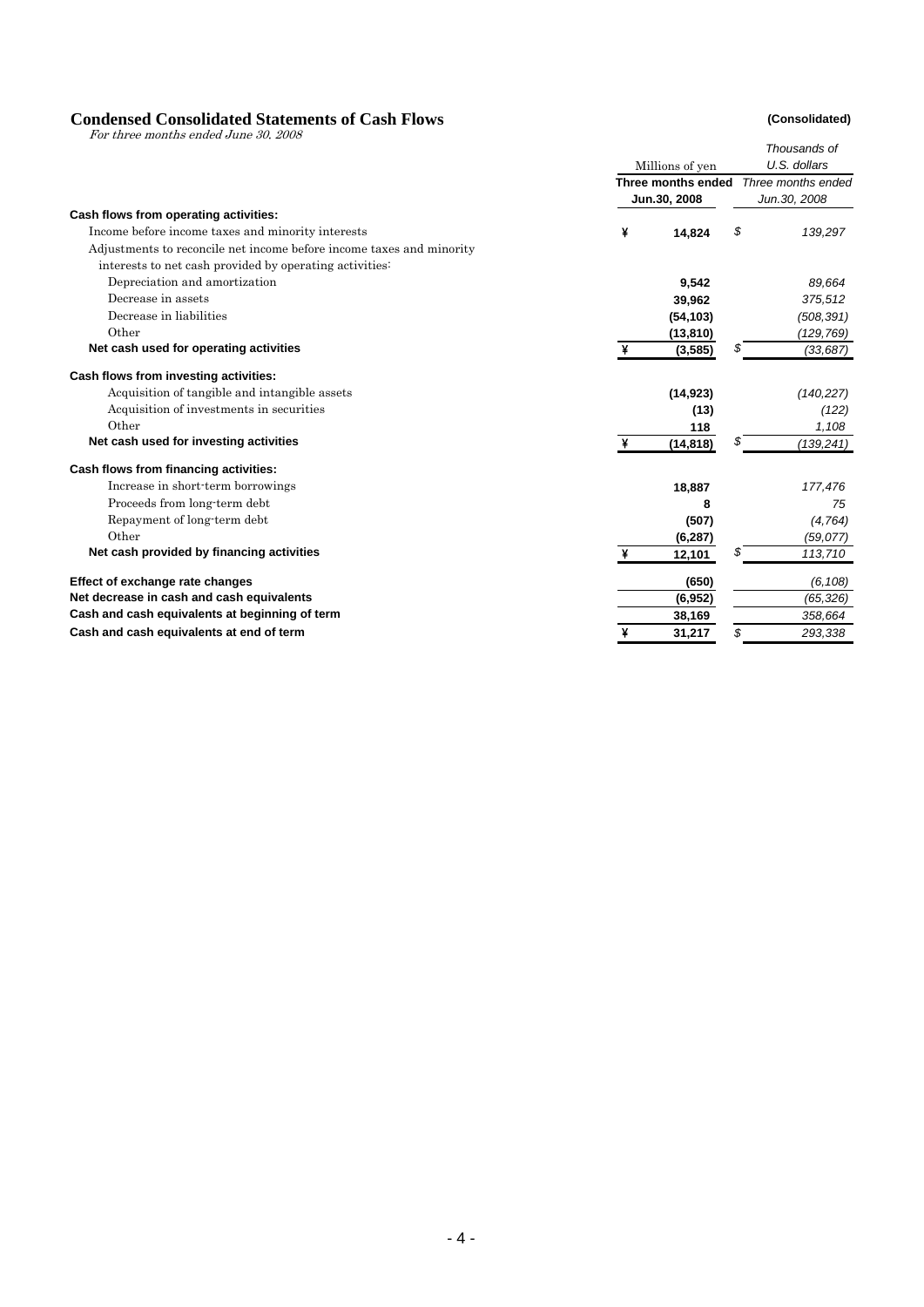|                                                  |   |                                    |   | <b>Millions of yen</b> |   |                |   |                                   |  |  |  |  |
|--------------------------------------------------|---|------------------------------------|---|------------------------|---|----------------|---|-----------------------------------|--|--|--|--|
|                                                  |   | Three months ended<br>Jun.30, 2008 |   |                        |   |                |   |                                   |  |  |  |  |
|                                                  |   | <b>External</b><br>sales           |   | Intersegment<br>sales  |   | Total<br>sales |   | <b>Operating</b><br>income (loss) |  |  |  |  |
| <b>Shipbuilding</b>                              | ¥ | 19.090                             | ¥ | 186                    | ¥ | 19.276         | ¥ | 23                                |  |  |  |  |
| <b>Rolling Stock</b><br>& Construction Machinery |   | 36,104                             |   | 259                    |   | 36,363         |   | 2,382                             |  |  |  |  |
| Aerospace                                        |   | 39,563                             |   | 394                    |   | 39,957         |   | 219                               |  |  |  |  |
| <b>Gas Turbines &amp; Machinery</b>              |   | 44.984                             |   | 4,260                  |   | 49,244         |   | 2,258                             |  |  |  |  |
| <b>Plant &amp; Infrastructure Engineering</b>    |   | 20,284                             |   | 2.891                  |   | 23,175         |   | 1,695                             |  |  |  |  |
| <b>Consumer Products &amp; Machinery</b>         |   | 94,007                             |   | 1,862                  |   | 95,869         |   | (1,834)                           |  |  |  |  |
| <b>Hydraulic Machinery</b>                       |   | 23,009                             |   | 2,040                  |   | 25,049         |   | 2,633                             |  |  |  |  |
| Other                                            |   | 25,490                             |   | 9,956                  |   | 35,446         |   | 939                               |  |  |  |  |
| Total                                            |   | 302,531                            |   | 21,848                 |   | 324,379        |   | 8,315                             |  |  |  |  |
| <b>Eliminations and corporate</b>                |   |                                    |   | (21,848)               |   | (21, 848)      |   | (69)                              |  |  |  |  |
| <b>Consolidated total</b>                        |   | 302,531                            | ¥ |                        | ¥ | 302,531        | ¥ | 8,246                             |  |  |  |  |

|                                          |                                    |    | Thousands of U.S. dollars |    |                |    |                            |  |  |  |
|------------------------------------------|------------------------------------|----|---------------------------|----|----------------|----|----------------------------|--|--|--|
|                                          | Three months ended<br>Jun.30, 2008 |    |                           |    |                |    |                            |  |  |  |
|                                          | External<br>sales                  |    | Intersegment<br>sales     |    | Total<br>sales |    | Operating<br>income (loss) |  |  |  |
| Shipbuilding<br><b>Rolling Stock</b>     | \$<br>179,384                      | \$ | 1,748                     | \$ | 181,132        | \$ | 217                        |  |  |  |
| & Construction Machinery                 | 339,260                            |    | 2,434                     |    | 341,694        |    | 22,384                     |  |  |  |
| Aerospace                                | 371.763                            |    | 3.702                     |    | 375,465        |    | 2,058                      |  |  |  |
| <b>Gas Turbines &amp; Machinery</b>      | 422,702                            |    | 40,030                    |    | 462,732        |    | 21,217                     |  |  |  |
| Plant & Infrastructure Engineering       | 190.603                            |    | 27,166                    |    | 217.769        |    | 15.927                     |  |  |  |
| <b>Consumer Products &amp; Machinery</b> | 883,358                            |    | 17,497                    |    | 900,855        |    | (17,234)                   |  |  |  |
| <b>Hydraulic Machinery</b>               | 216,209                            |    | 19.169                    |    | 235,378        |    | 24,741                     |  |  |  |
| Other                                    | 239,523                            |    | 93,554                    |    | 333,077        |    | 8,824                      |  |  |  |
| Total                                    | 2,842,802                          |    | 205,300                   |    | 3,048,102      |    | 78,134                     |  |  |  |
| Eliminations and corporate               |                                    |    | (205,300)                 |    | (205, 300)     |    | (649)                      |  |  |  |
| Consolidated total                       | 2,842,802                          |    |                           |    | 2,842,802      | \$ | 77,485                     |  |  |  |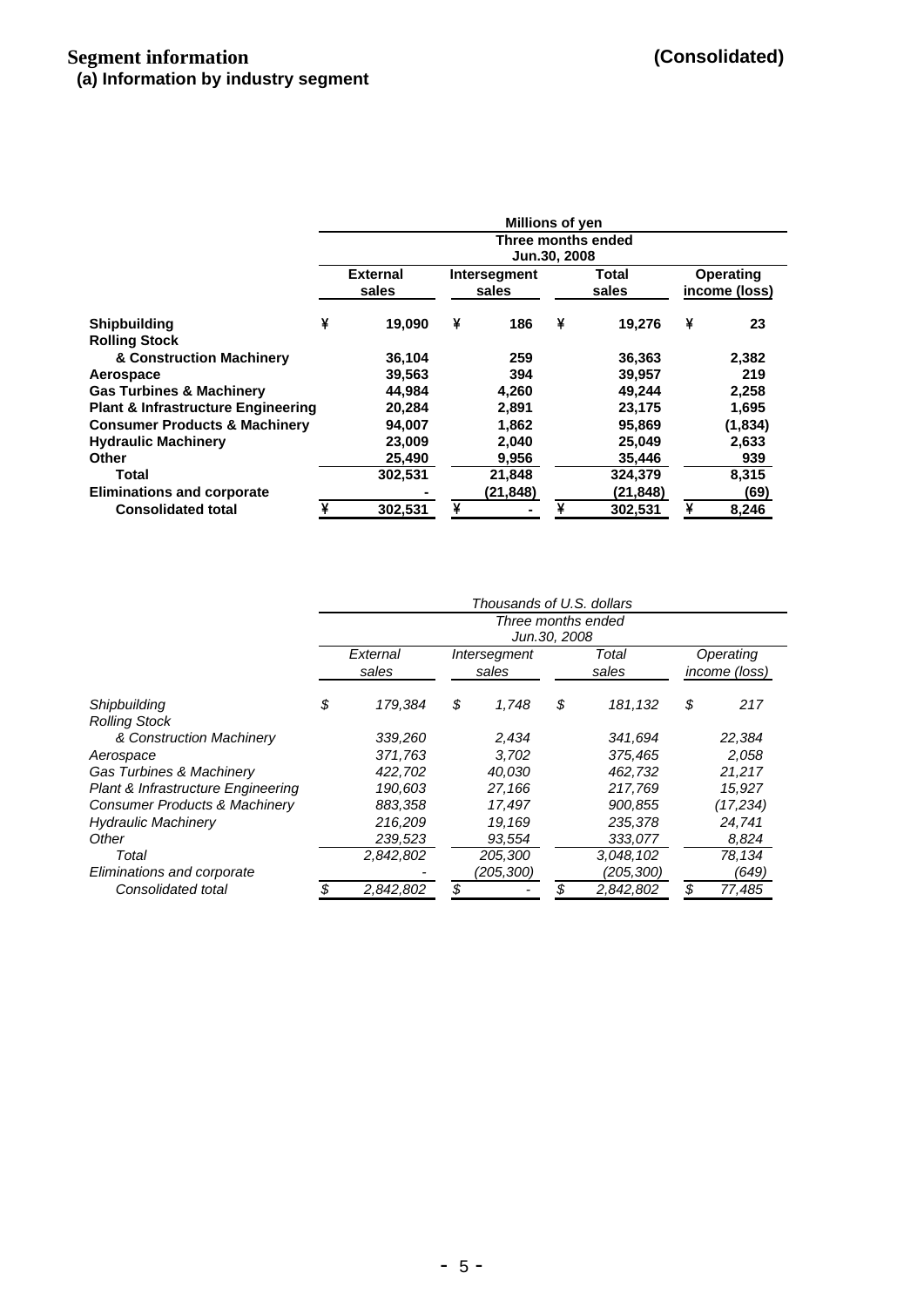## **(b) Information by geographic area**

|                                   | <b>Millions of yen</b> |                                    |   |                |   |           |   |                  |  |  |  |  |
|-----------------------------------|------------------------|------------------------------------|---|----------------|---|-----------|---|------------------|--|--|--|--|
|                                   |                        | Three months ended<br>Jun.30, 2008 |   |                |   |           |   |                  |  |  |  |  |
|                                   |                        |                                    |   |                |   |           |   |                  |  |  |  |  |
|                                   |                        | <b>External</b>                    |   | Intersegment   |   | Total     |   | <b>Operating</b> |  |  |  |  |
|                                   |                        | sales                              |   | sales          |   | sales     |   | income (loss)    |  |  |  |  |
| Japan                             | ¥                      | 206,345                            | ¥ | 56,974         | ¥ | 263,319   | ¥ | 4,741            |  |  |  |  |
| <b>North America</b>              |                        | 51,067                             |   | 6.647          |   | 57,714    |   | 72               |  |  |  |  |
| <b>Europe</b>                     |                        | 34,858                             |   | 1,333          |   | 36,191    |   | 1,023            |  |  |  |  |
| Asia                              |                        | 7,810                              |   | 9,345          |   | 17,155    |   | 529              |  |  |  |  |
| <b>Other Areas</b>                |                        | 2,451                              |   | 54             |   | 2,505     |   | 158              |  |  |  |  |
| Total                             |                        | 302,531                            |   | 74,353         |   | 376,884   |   | 6,523            |  |  |  |  |
| <b>Eliminations and corporate</b> |                        |                                    |   | (74,353)       |   | (74, 353) |   | 1,723            |  |  |  |  |
| <b>Consolidated total</b>         |                        | 302,531                            | ¥ | $\blacksquare$ |   | 302,531   |   | 8,246            |  |  |  |  |

|                            | Thousands of U.S. dollars |                                     |       |              |       |           |               |        |  |  |  |  |
|----------------------------|---------------------------|-------------------------------------|-------|--------------|-------|-----------|---------------|--------|--|--|--|--|
|                            |                           | Three months ended<br>Jun. 30, 2008 |       |              |       |           |               |        |  |  |  |  |
|                            |                           |                                     |       |              |       |           |               |        |  |  |  |  |
|                            |                           | External                            |       | Intersegment |       | Total     | Operating     |        |  |  |  |  |
|                            |                           | sales                               | sales |              | sales |           | income (loss) |        |  |  |  |  |
| Japan                      | \$                        | 1,938,968                           | \$    | 535,369      | \$    | 2,474,337 | \$            | 44,549 |  |  |  |  |
| North America              |                           | 479.863                             |       | 62,460       |       | 542,323   |               | 677    |  |  |  |  |
| Europe                     |                           | 327,551                             |       | 12,526       |       | 340,077   |               | 9,613  |  |  |  |  |
| Asia                       |                           | 73.388                              |       | 87.812       |       | 161.200   |               | 4.970  |  |  |  |  |
| Other Areas                |                           | 23.032                              |       | 508          |       | 23,540    |               | 1,486  |  |  |  |  |
| Total                      |                           | 2,842,802                           |       | 698,675      |       | 3,541,477 |               | 61,295 |  |  |  |  |
| Eliminations and corporate |                           |                                     |       | (698,675)    |       | (698,675) |               | 16,190 |  |  |  |  |
| Consolidated total         |                           | 2,842,802                           | \$    |              | \$    | 2,842,802 |               | 77,485 |  |  |  |  |

## **(c) Overseas sales** *Thousands of*

|                      |   | Millions of yen    | U.S dollars        |                   |              |  |  |
|----------------------|---|--------------------|--------------------|-------------------|--------------|--|--|
|                      |   | Three months ended | Three months ended |                   |              |  |  |
|                      |   | Jun.30, 2008       |                    |                   | Jun.30, 2008 |  |  |
|                      |   | Overseas           | % against          | Overseas<br>sales |              |  |  |
|                      |   | sales              | net sales          |                   |              |  |  |
|                      |   |                    |                    |                   |              |  |  |
| <b>North America</b> | ¥ | 69,691             | 23.0%              | S                 | 654,868      |  |  |
| <b>Europe</b>        |   | 39,455             | 13.0%              |                   | 370,748      |  |  |
| Asia                 |   | 35,588             | 11.7%              |                   | 334,411      |  |  |
| <b>Other Areas</b>   |   | 29,238             | 9.6%               |                   | 274,742      |  |  |
| Total                | ¥ | 173,972            | 57.5%              | \$                | 1,634,769    |  |  |